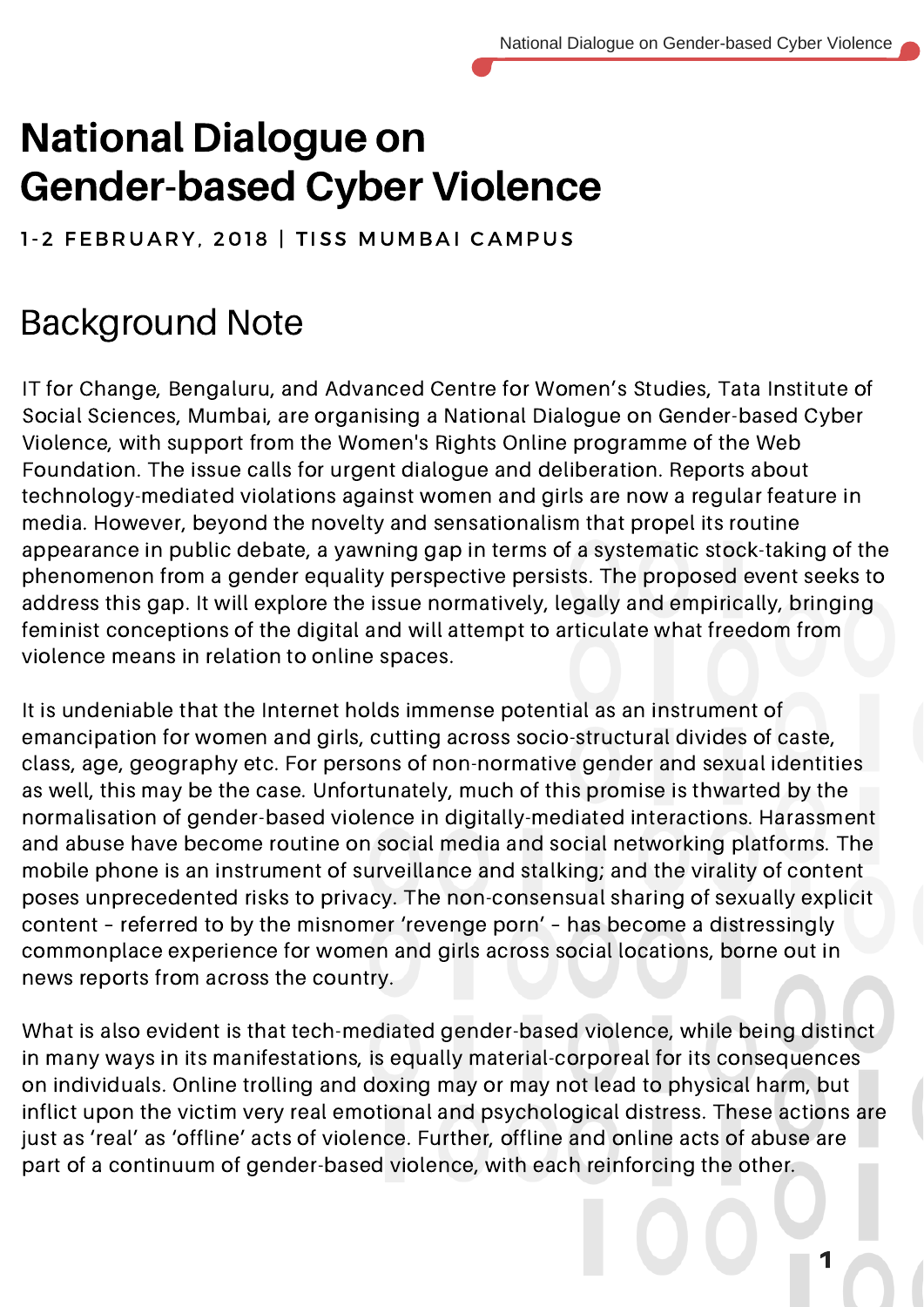Small-scale research studies and the experience of legal rights and women's rights organisations indicates that technology-mediated violence is a problem that is widespread. But official statistics record only very low levels of incidence – indicating that most victims prefer not to seek legal recourse/ assistance. The law has also been playing catch-up with little proactive intervention to effectively provide redress. Evidence that can be generated in these cases may fall short of what is legally admissible. The Indian Evidence Act (1872) lays down cumbersome requirements for digital evidence to be admissible. Moreover, victims and law enforcement agencies are often unable to put together what may be one-off, 'innocuous' instances that in totality constitute an experience of violation, or piece together the theatricality of violence as often staged online, and the kind of evidence that will hold up in a court of law.

Legal reform has been the cornerstone of the feminist struggle in the country. However, it is also true that feminist movements have had a strong and valid critique of the law and its essential embedding in patriarchal social structures. There is hence a skepticism oftentimes about legal reform as a route to social transformation.

The Report of the Committee on the Status of Women in India [Towards Equality 1974] believed that legislation could accelerate social transformation to the eventuality of gender justice. The women's movement has often coalesced around the law – whether the protests after the judgment in the Mathura rape trial or what is called the Nirbhaya case. Legal amendments that followed these mass movements have however been hugely disappointing, leaving feminist scholars wondering whether token legal reform was a red herring that dampened revolutionary vigor and brought little relief to women. There is also the general discomfiture that feminist activists have felt when legal reform (of personal laws) that are seemingly progressive is championed by right wing fundamentalist groups.

Others have debated the value of vesting all hopes on a process that is built on the hegemonic ascription of identity and have cautioned against allowing states to define gendered realities through the law. This is particularly evident for sexual expression, where the law equates sexuality with obscenity, violence, and/ or an affront to the 'natural order', and thus denies women their dignity by stripping them of their agency.

Negating the law, however, is an equally problematic paradigm to adopt. Acts of technology-mediated violence such as circulation of videos of rape on Whatsapp, the pervasiveness of misogynist pornography fueled by the Internet, cases of women being forced to watch pornography as they are raped, has raised complex questions about agency, choice, desire, representation, consent, violation, responsibility/impunity.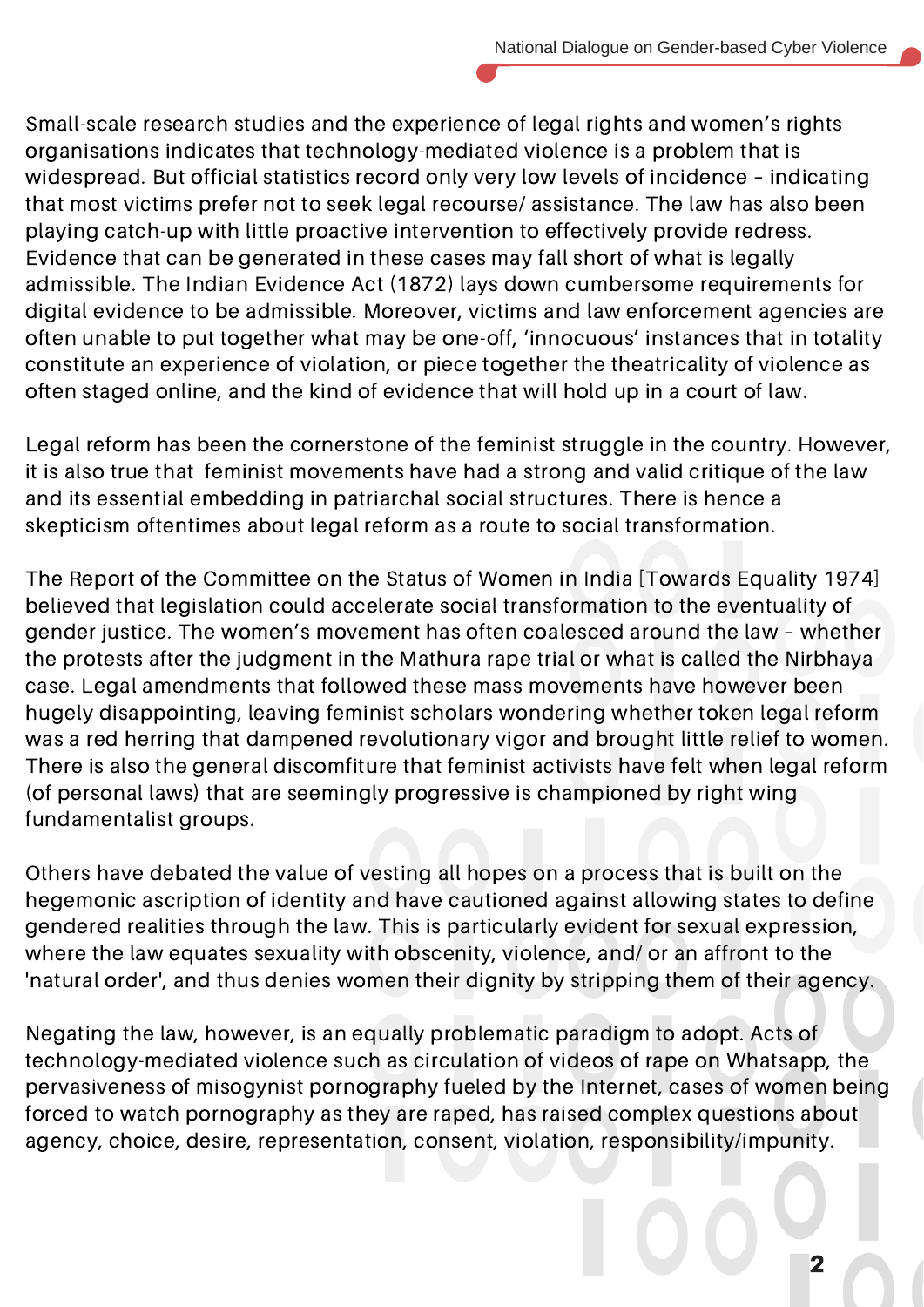Feminist movements must revisit the premises and theories that have informed notions of gender-based violation and exploitation.

The law may just be one pathway to change. However, anachronistic laws can also define and deny women's agency, when the social canvas has changed. Even though technologically mediated space is contiguous with the offline space, its ontological and relational axes are vastly different. Identity online is not merely a function of individual agency. It is co-constructed by the particular, patriarchal, neo-liberal interventions by actors dominating the Internet. As a social space, the Internet is co-extensive with situated, socio-cultural experience. A productive engagement for transformative change that promotes agency, equality and dignity of women must grapple afresh with social theories adequate to the time-space wrought by the Internet. A feminist understanding of emancipation must pin down how law can be imagined differently to tackle violence against women in and through technologically mediated contexts.

The proposed event will bring together different voices to address the core issue in relation to technology mediated GBV. It will explore, inter alia, the following questions:

#### a. How do digital technologies, particularly the Internet, define / re-frame agency and structures of patriarchal control?

b. How does the law relate to the material-discursive structures of technologymediated GBV?

c. How can a contemporary feminist epistemic of exploitation and violence in the context of the informational state and informational capitalism inform legal thinking and legal reform?

#### d. How do judicial framings on privacy, autonomy and consent restrain/expand women's agency in relation to technology-mediated GBV?

The event hopes to contribute to policy and legal debates and address the sociocultural dimensions of discrimination and violence. It will adopt an interdisciplinary approach to generate informed discussion amongst different actors – feminist scholars and researchers, women's rights and sexuality rights activists, digital rights groups, disability rights groups, lawyers, and students from a range of disciplines: women's studies, media and cultural studies, psychiatric social work, psychology, sociology, law, and so on.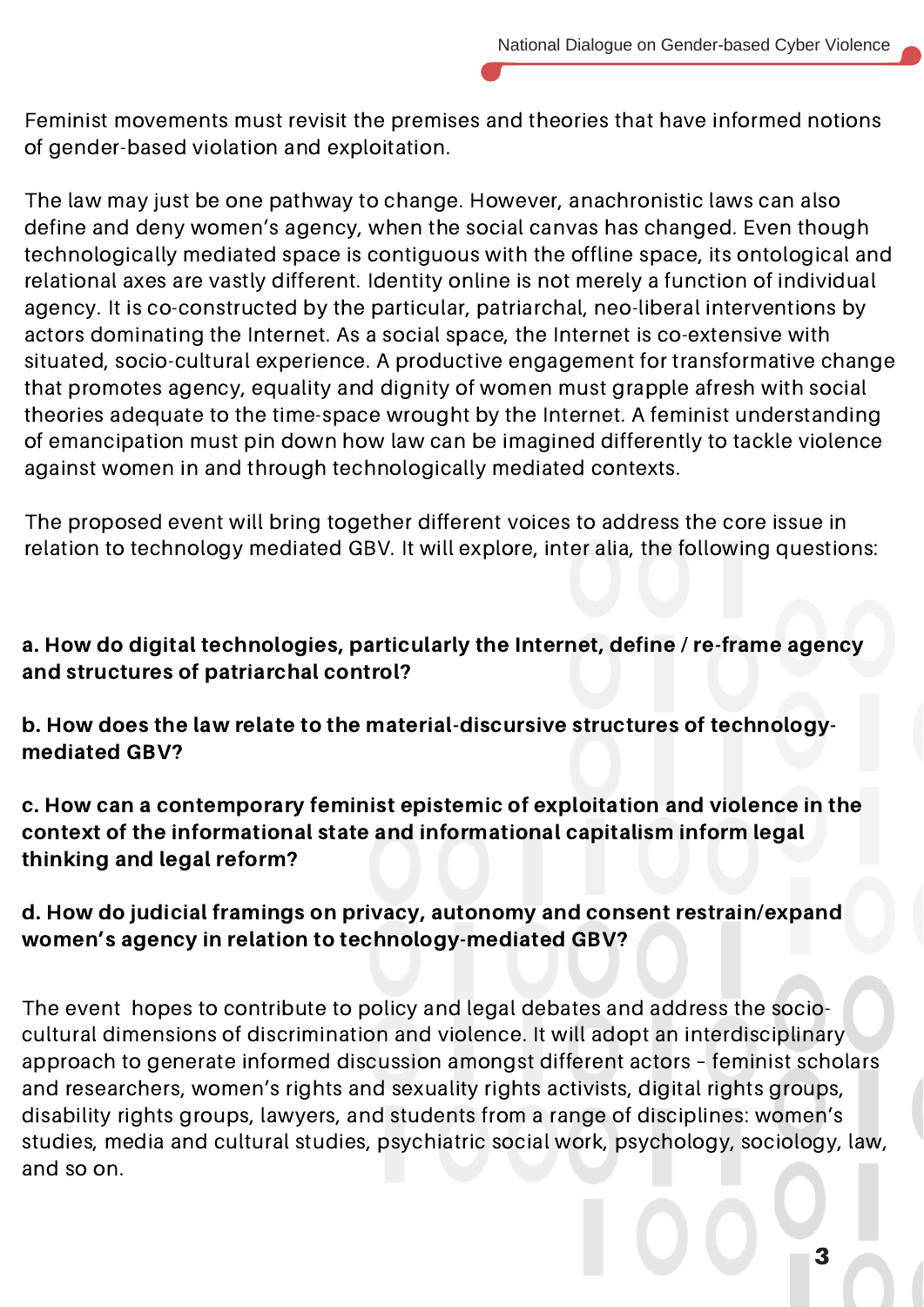## Programme Design

The event will be held at TISS (Mumbai) from 1-2 February 2018. It will explore various facets of the issue through a combination of plenary sessions as well as paper presentations selected through an open call for abstracts.

An indicative list of themes and sub-themes for papers are provided below:

### Theme 1. Feminism and the Internet: A critical inquiry

- New patriarchies and sexisms the syntax and sub-text of gender-based violence in virtual interaction
- Caste, class and gender identity understanding technology-mediated gender based violence from an intersectionality perspective
- The Internet, organised crime and new issues for women's rights
- Everyday sexism and the Internet digital assistants, online games and geek culture
- Feminist resistance and subversion on the Internet how does it look and what does it mean for freedom?
- New masculinities in the digital network
- What is the data telling us about violence online unpacking case histories from counselling centres, cybercrime cells, etc.

### Theme 2. Re-casting the law: Framing legal responses to technology-mediated GBV from an equality and dignity standpoint

- Writing wrongs or righting violations? an analysis of how judicial interventions have shaped the discourse of technology-mediated gender based violence
- Moving from a protectionist framework to an 'equality and dignity' framework with constitutional moorings
- Many a slip between the cup and the lip gaps in the handling of technologymediated GBV cases by law enforcement agencies
- Privacy, consent and sexual expression the delicate balancing act between freedom from gender-based violence and freedom of expression for all.